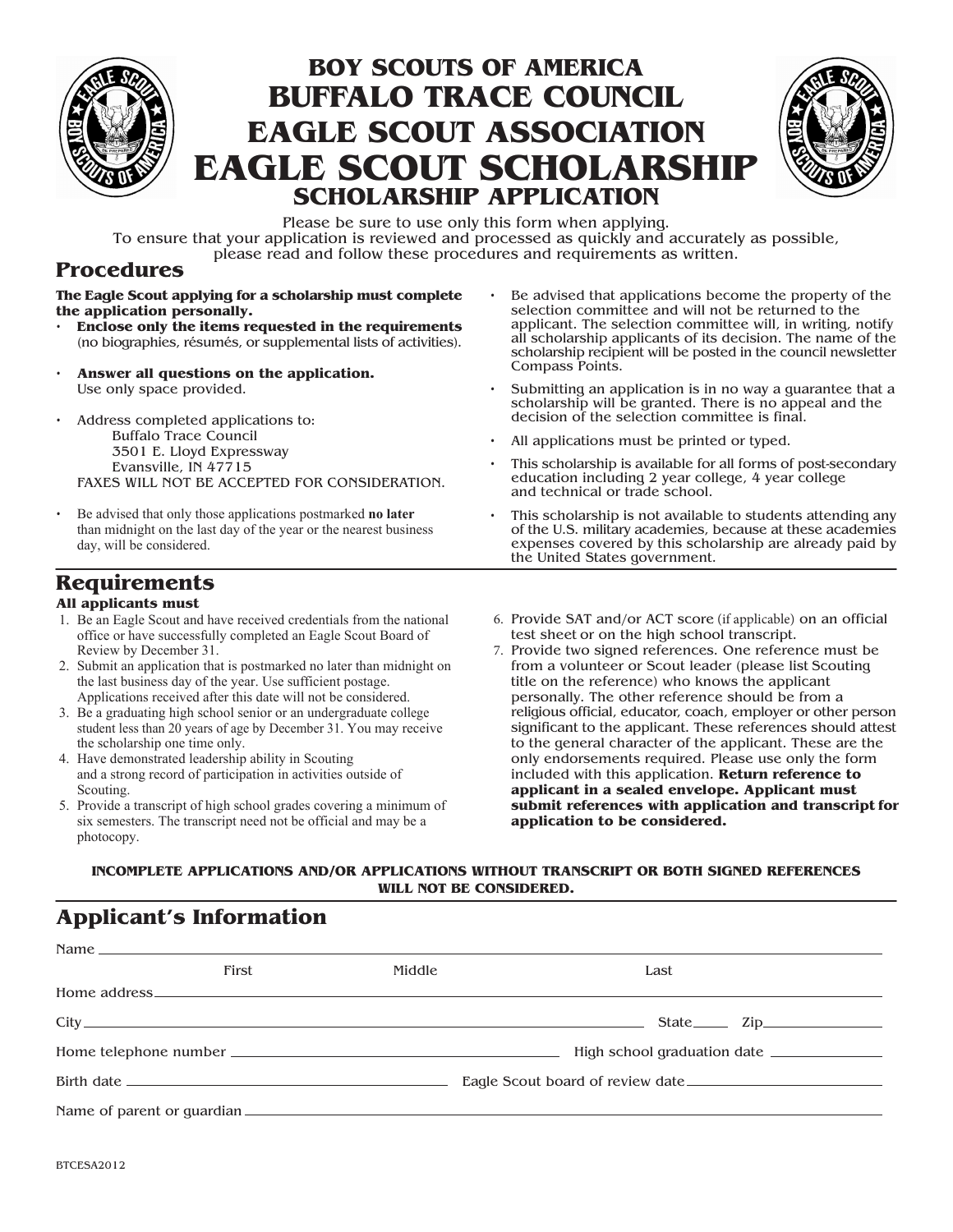# **Scouting Record**

| Charter Organization ______________   |                                 |                                        |  |
|---------------------------------------|---------------------------------|----------------------------------------|--|
| <b>POSITIONS HELD</b>                 | <b>NATIONAL AWARDS EARNED</b>   | Gold Award                             |  |
| (Check all that apply.)               | (Check all that apply.)         | Silver Award                           |  |
| $\Box$ Patrol leader                  | <b>BSA Lifeguard</b>            | <b>TRUST Award</b>                     |  |
| $\Box$ Assistant senior patrol leader | 50-Miler Award                  | Quest Award                            |  |
| Senior patrol leader                  | Heroism Award                   | Ranger Award                           |  |
| Junior assistant Scoutmaster          | Historic Trails Award           | Quartermaster Award                    |  |
| $\Box$ Varsity team captain           | <b>Honor Medal</b>              | Venturing Leadership Award             |  |
| $\Box$ Varsity squad leader           | Honor Medal With Crossed Palms  | Other Scouting positions/awards        |  |
| $\Box$ Varsity cocaptain              | Hornaday Award                  |                                        |  |
| $\Box$ Local camp staff               | Medal of Merit                  |                                        |  |
| $\Box$ National camp staff            | $\Box$ OA Vigil Honor           |                                        |  |
| $\Box$ OA member                      | OA Founder's Award              | Have you attended or served in a staff |  |
| $\Box$ OA lodge chief                 | Religious emblem                | position for any of the following?     |  |
| □ OA section chief                    | Merit badges (Please give total | (Check all that apply.)                |  |
| $\Box$ OA national officer            | number earned.) ____________    | Council camp                           |  |
| $\Box$ OA chapter chief               | <b>Bronze Palm</b>              | National Order of the Arrow Conference |  |
| $\Box$ Venturing crew/ship officer    | Gold Palm                       | Philmont                               |  |
| $\Box$ Other $\Box$                   | Silver Palm                     | High-adventure base                    |  |
|                                       | <b>Bronze Award</b>             | National Scout jamboree                |  |
|                                       |                                 | World Scout jamboree                   |  |

# **School Activities**

| <b>Address</b><br><u> 1989 - Johann Stein, mars an deutscher Stein und der Stein und der Stein und der Stein und der Stein und der</u> |                                               | State ____ Zip                    |  |
|----------------------------------------------------------------------------------------------------------------------------------------|-----------------------------------------------|-----------------------------------|--|
| <b>OTHER ACTIVITIES</b> (Check all activities                                                                                          | History                                       | <b>Clubs and Other Activities</b> |  |
| you have been involved in during high                                                                                                  | International                                 | <b>Blood drives</b>               |  |
| school/college.)                                                                                                                       | Civic (library, park, government<br>Key       |                                   |  |
| Sports                                                                                                                                 | Math                                          | officials, etc.)                  |  |
| Baseball                                                                                                                               | Science                                       | Community theater                 |  |
| Basketball                                                                                                                             | Model UN                                      | Exchange student program          |  |
| Cross-country                                                                                                                          | National Honor Society                        | Food drives                       |  |
| Football                                                                                                                               | Student council/government                    | $4-H$                             |  |
| Golf                                                                                                                                   | Tutoring/peer counseling                      | Hospital                          |  |
| Ice Hockey                                                                                                                             | Yearbook/magazine/newspaper                   | Junior Achievement                |  |
| Soccer                                                                                                                                 | Boy's State                                   | Kiwanis                           |  |
| Swimming/diving                                                                                                                        | <b>Future Business Leaders of America</b>     | Music                             |  |
| Tennis                                                                                                                                 | <b>Future Farmers of America</b>              | <b>Red Cross</b>                  |  |
| Track                                                                                                                                  | Students Against Drunk Driving                | Rotary                            |  |
| Volleyball                                                                                                                             | Other (Please specify.)                       | Salvation Army                    |  |
| Wrestling                                                                                                                              |                                               | $\Box$ Tutoring                   |  |
| Other (Please specify.)                                                                                                                | <b>Contract</b>                               | $\Box$ Other (Please specify.)    |  |
|                                                                                                                                        | <b>ACTIVITIES OUTSIDE OF SCHOOL</b>           |                                   |  |
|                                                                                                                                        | <b>AND SCOUTING (Check all activities you</b> |                                   |  |
| <b>Clubs and Other Activities</b>                                                                                                      | have been involved in outside of school       | <b>Sports</b>                     |  |
| Band/orchestra                                                                                                                         | and Scouting.)                                | $\Box$ Baseball                   |  |
| Beta                                                                                                                                   | <b>Church</b>                                 | $\Box$ Basketball                 |  |
| Choir                                                                                                                                  | $\Box$ Youth group                            | $\Box$ Football                   |  |
| Chess                                                                                                                                  | $\Box$ Other (Please specify.)                | Martial arts                      |  |
| Computer                                                                                                                               |                                               | $\Box$ Soccer                     |  |
| Debating                                                                                                                               |                                               | $\Box$ Other (Please specify.)    |  |
| Drama/theater                                                                                                                          |                                               |                                   |  |
| Foreign language                                                                                                                       |                                               |                                   |  |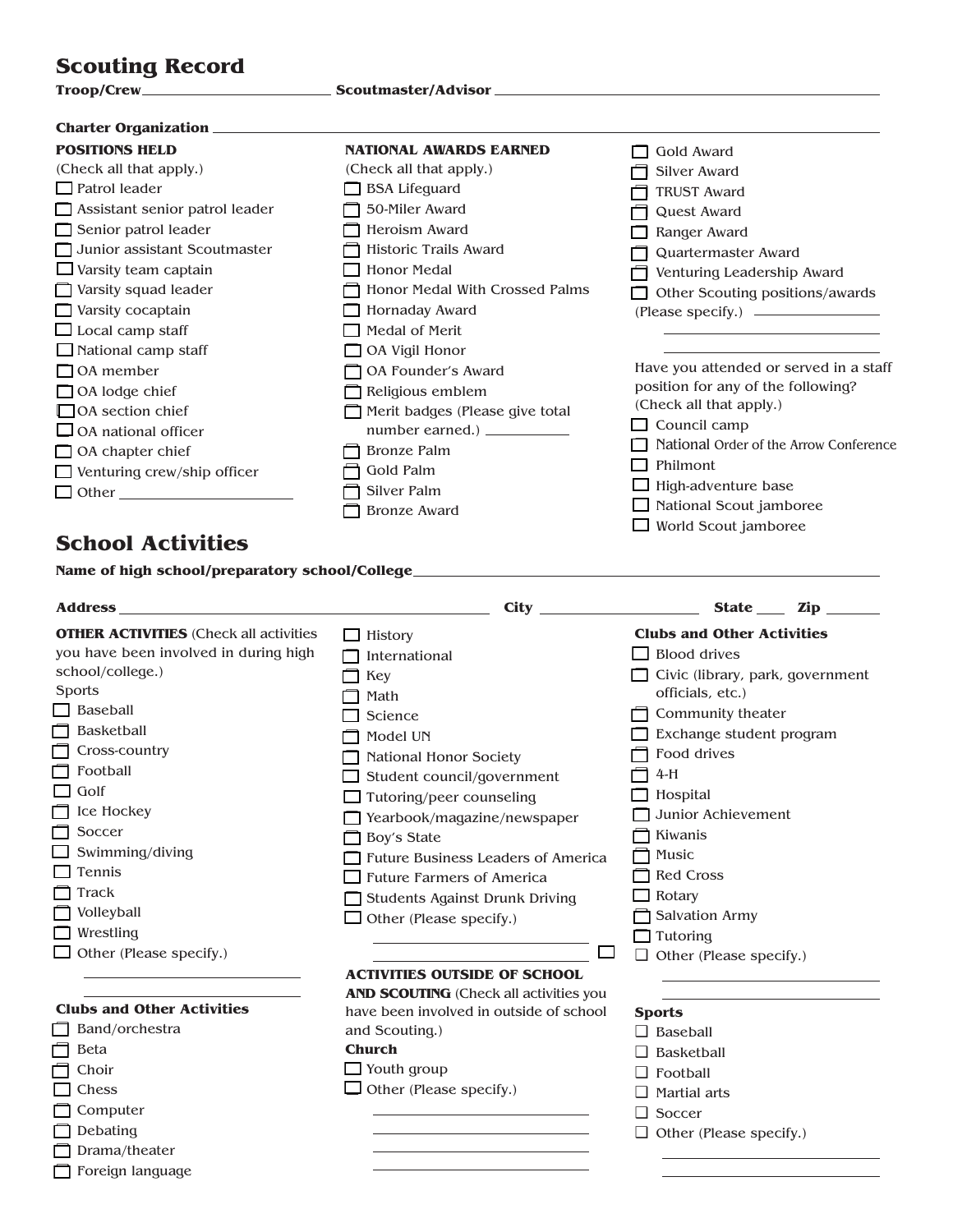# **Service to Community**

State your service to your community since earning the Eagle Scout rank. Use only the space provided.

## **Service to Scouting**

State your service to Scouting. Use only the space provided.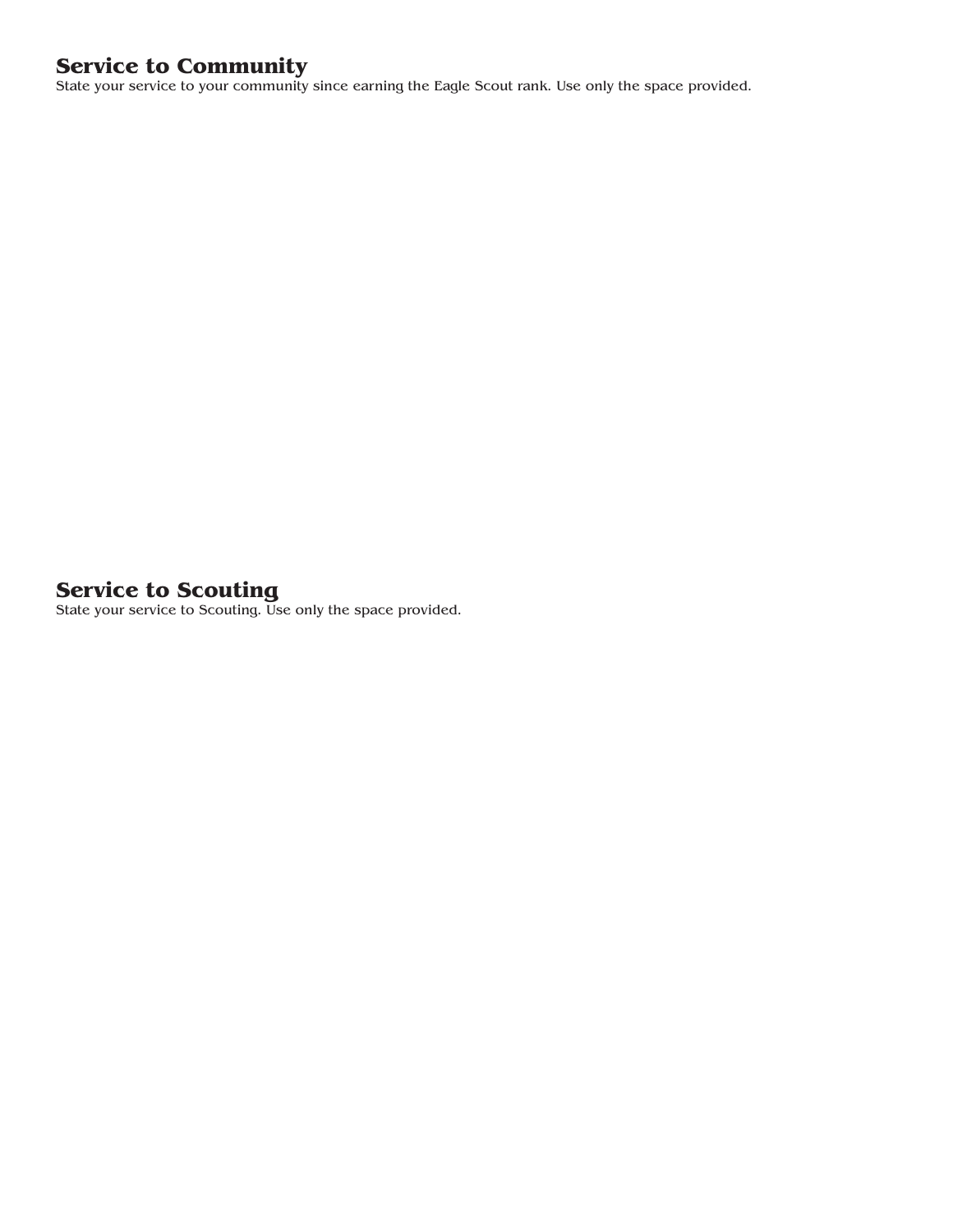## **General Character**

State and show examples of your general character. Use only the space provided.

## **Post-secondary Plans**

This scholarship is available for all forms of post-secondary education including 2 year college, 4 year college and technical or trade school.

In order of preference, list three colleges/universities technical or trade schools to which you have applied or plan to apply. **THIS SCHOLARSHIP IS NOT AVAILABLE TO STUDENTS ATTENDING ANY OF THE U.S. MILITARY ACADEMIES.**

Name of institution

Estimated cost per year (Include room/board/tuition/books.)

What are your career plans after graduation?

#### **Authorization**

I hereby authorize the Buffalo Trace Council Eagle Scout scholarship selection committee to request and obtain any further information it deems necessary as it applies to this application.

This scholarship is for tuition, room, board, and books only. It will be paid to the recipient's institution on their behalf or for reimbursement for expenses paid by the applicant.

#### **On my honor as a Scout, all information and statements on this form are true and correct.**

Signature of applicant Date

I have read this application and it has my approval.

Signature of parent/guardian Date by the Date of parent of parent of parent of parent of parent of  $\mathbf{D}$